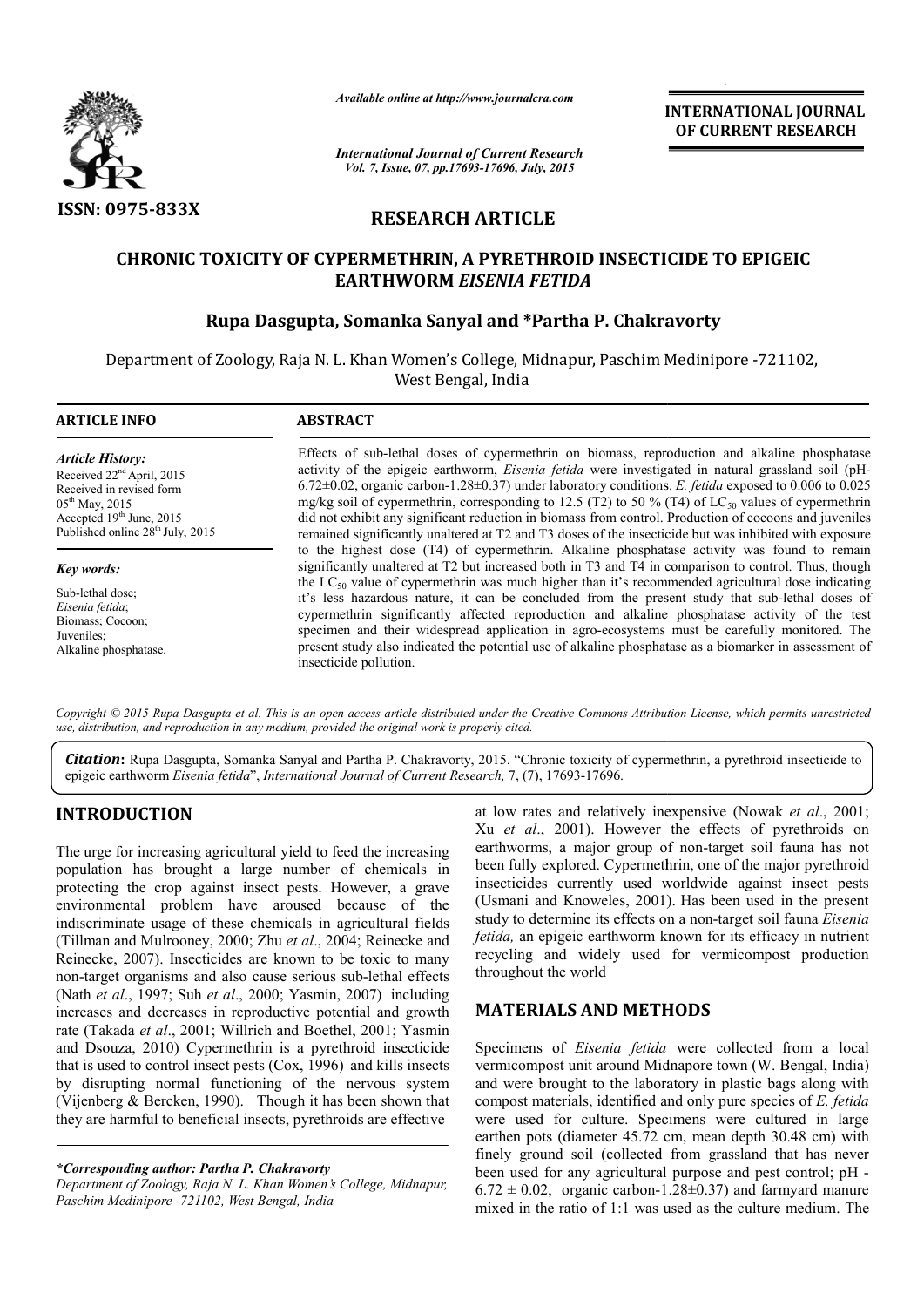culture pots were covered with fine meshed iron nets and kept inside BOD incubators at 28±0.5◦ C. An approximate level of 60-70 % moisture was maintained by adding distilled water into the medium. Finely ground farmyard manure was added as feed every week during the entire period of culture. The cocoons were hand sorted, cultured in separate culture pots and were later used as test specimens following the guidelines for testing of chemicals for earthworm (OECD, 1984; 2004). The pH of the soil was measured using glass electrode pH meter (Systronics model 512SE) and organic carbon content was determined following the methods of (Walkley and Black, 1934). Cypermethrin ((RS)–a cyano-3phenoxy benzyl(1RS) cis, trans-3 (2,2-dichlorovinyl)- 2,2- dimethylcyclopropane carboxylate) a synthetic derivative of Pyrethrum, a stomach and contact insecticide effective against a broad range of pests of cotton, fruit and vegetable crops was used as the test chemical. Experiments were conducted in small inert polythene boxes (total area,  $192 \text{ cm}^2$ ) containing 600 g of finely ground grassland soil previously used in the culture medium as the test medium for the toxicity studies. Sub lethal doses of the insecticides were applied based on the previously established LC50 value of the insecticide on *E. fetida* (Dasgupta *et al*., 2011). The experimental boxes were exposed to control (T1) and different doses of insecticides (T2 to T4) representing 12.5, 25 and 50 %  $LC_{50}$  values of cypermethrin in five replicates (Table 1).

## **Sublethal doses of pesticides**

**Table 1. Doses (mg formulation /kg soil) of cypermethrin used in the sub lethal toxicity**

| Dose             | Cypermethrin (mg/kg soil) |  |
|------------------|---------------------------|--|
| $T_{1(control)}$ | 0.000                     |  |
| T <sub>2</sub>   | 0.006                     |  |
| $T_3$<br>T4      | 0.012                     |  |
|                  | 0.025                     |  |

Age-synchronized adult specimens of *E. fetida* (average wet weight 300-350 mg) were collected and 10 such specimens were placed in each experimental box. Before introduction, the worms were rinsed with water, blotted dry on a filter paper and biomass per ten worms was determined. The boxes were maintained at  $28 \pm 0.5$ <sup>o</sup>C inside a BOD incubator and 5 g (dry weight) of finely ground cow manure moistened to 50 % w/w was added each week to provide food for the growing worms. Additional food was given when all the food added was consumed. Moisture loss from the test soil was checked by weighing the test containers at weekly intervals and replenished if needed. The worms were weighed on the 28th day to determine the change in biomass and were removed from the test boxes. Reproductive success of the test specimens was determined from the rate of cocoon and juvenile production. For determination of rate of cocoon production the test medium was carefully examined with a magnifying glass every week and number of cocoons was noted. The boxes were left undisturbed after removal of the adults on the  $28<sup>th</sup>$  day till the  $56<sup>th</sup>$  day and were housed inside a BOD incubator. The temperature and moisture were maintained at  $28 \pm 0.5$  ∘C and 60-70 % level respectively and food was provided as per OECD guidelines (2004). Hatchlings per box were counted on the 56th day to determine the number of juveniles.

The final endpoints studied were change in biomass on the 28th day, cocoons production per week and number of juveniles on the 56th day. Adult earthworm specimens removed from the test boxes on the  $28<sup>th</sup>$  day of the experiment were also used to determine the activities of the alkaline phosphatase and total protein of the earthworms following the methods of Walter and Schutt, 1974 and Lowry *et al*., 1951 respectively. The data was analyzed for single factor ANOVA followed by Least Significance Difference (LSD) test to determine significant variation between treatments at 5 % of probability (Gomez and Gomez, 1984).

## **RESULTS AND DISCUSSION**

There was no mortality in any of the worms in control sets and in T2, T3. Average mortality recorded in T4 was 3.33 %. The control worms showed an increase of  $68.1 \pm 6.22$  % of biomass from the initial value during the 4-weeks test period. The worms exposed to T2-T4 doses of the insecticides did not record significant alteration in change of biomass as compared to control. Worms recorded 63.2±3.09 increase in biomass when exposed to the lowest dose, i.e. T2 representing 12.5% of LC<sub>50</sub> whereas an increase of 59.19  $\pm$  4.89 % increase of biomass of the test worms was observed when exposed to T3 dose representing  $25\%$  of  $LC_{50}$ . Earthworms exposed to T4 dose of cypermethrin (50% of  $LC_{50}$ ) recorded 59.21  $\pm$  5.26 % increases in biomass of the test worms from their initial value. This increase was again not significantly different from the change in biomass of the control worms (Fig 1).



**Fig. 1.**

Number of cocoons produced per worm per week and juveniles produced in control and different treatments on *E. fetida* have been presented in Table 2.

### **Effects on reproductive parameters**

**Table 2. Cocoon production and juvenile production in** *E. fetida* **exposed to control (T1) and sub-lethal doses (T2, T3 & T4) of cypermethrin**

| Treatment      | Cocoons/worm/week*         | Juveniles (No. per ten worms)* |
|----------------|----------------------------|--------------------------------|
| T1             | $1.04 \pm 0.05^{\circ}$    | $31.0 \pm 1.58$ <sup>a</sup>   |
| T <sub>2</sub> | $1.02 \pm 0.04^a$          | $30.80 \pm 2.40^a$             |
| T <sub>3</sub> | $0.99 \pm 0.08^{\text{a}}$ | $27.40 \pm 0.01$ <sup>a</sup>  |
| T4             | 0.47 $\pm$ 0.01 $^{\rm b}$ | $19.80 \pm 3.10^b$             |

\*Values are expressed as mean  $\pm$  S.D; Superscripts in the same column denote significant difference at p<0.05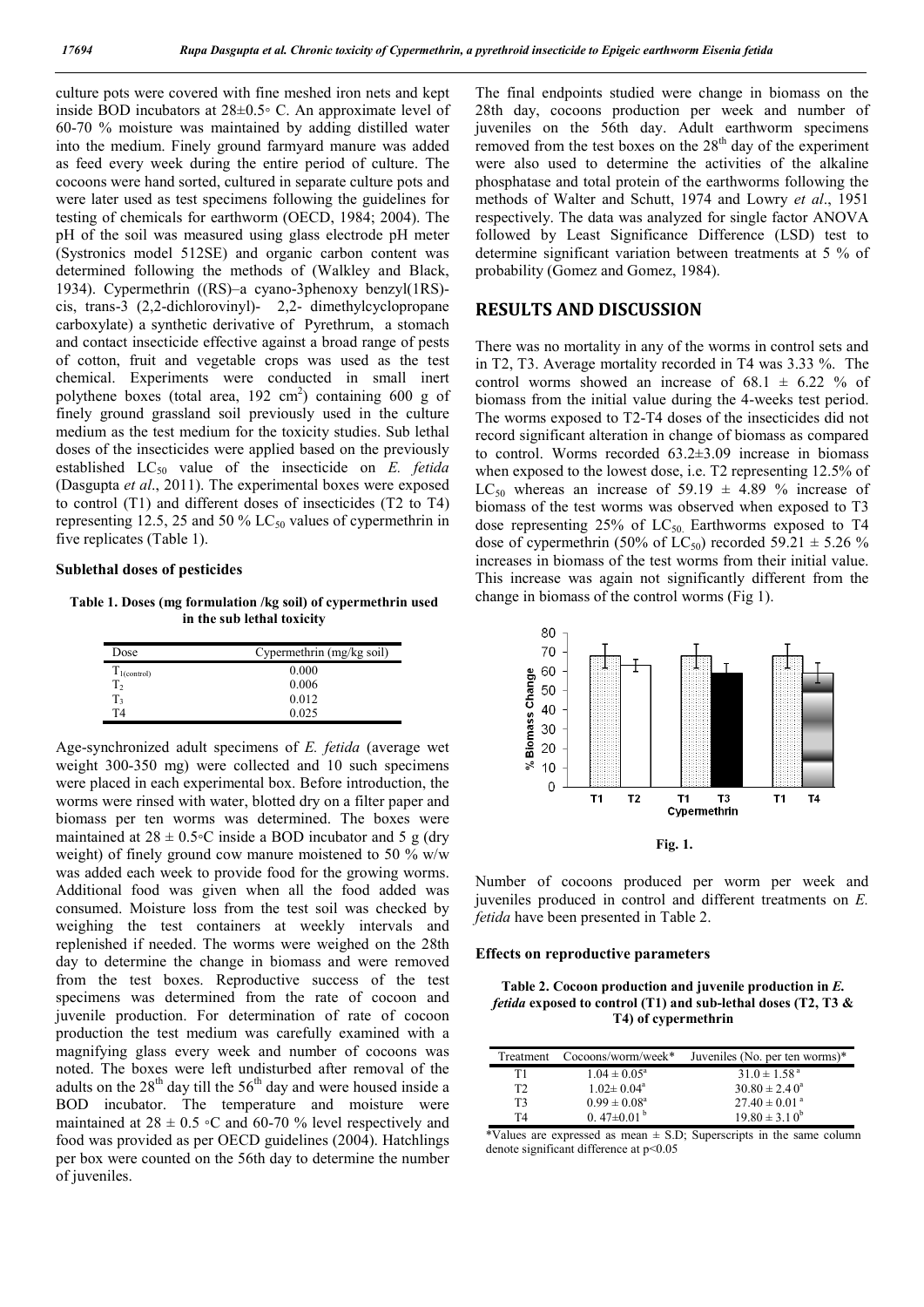Mean number of cocoons produced per worm per week in the control was  $1.04 \pm 0.05$ . Mean number of juveniles produced in control was  $31.0 \pm 1.58$ . Sub-lethal doses of the insecticides did not significantly affect the reproductive performance of the worms except at the highest dose (T4) of the insecticide (0.47  $\pm 0.04$ , cocoons/worm/week and juvenile production decreased to  $19.80 \pm 3.1$ ). Activities of the enzyme alkaline phosphatase of *E. fetida* were significantly elevated in all the treatments except in T2 where the increase was statistically insignificant in comparison to control (Fig 2).



Ingesfield (1984) reported low toxicity of cypermethrin to earthworms and explained that this non toxicity can be due to the property of pyrethroids being adsorped onto the organic matter of the soil particles which renders part of the dose unavailable to the worms. Since the  $LC_{50}$  value was many times greater than the maximum recommended agricultural dose for the compound, it was concluded by Ingestfield (1984) that cypermethrin would not have adverse effects on natural populations of earthworms. Similar conclusion was made by Dasgupta *et al*., 2010. Paula *et al*., 2011 found that earthworms *Eisenia andrei* avoided the soils treated with cypermethrin at concentration 15  $\mu$ /g soil onwards but there was no dose-related response within the range of concentration tested. Growth has been reported to be a sensitive parameter to evaluate the toxicity of insecticides on earthworms (Xiao *et al*. 2006). The weight loss may indicate feeding inhibition, with the earthworms regulating the intake of insecticides by reducing consumption rate and thus affecting growth rate (Mosleh *et al*., 2002, 2003).

Reduction in growth of earthworm by sub-lethal doses of insecticides has also been observed in *Eisenia fetida* (Yasmin and Dsouza, 2007) exposed to several carbamate and organophosphate insecticides. However no significant alteration in the change of biomass of the earthworms could be detected in the present study as compared to control even with the exposure of the highest sub-lethal dose used, i.e., 0.25 mg/kg cypermethrin corresponding to 50% of the  $LC_{50}$  value of the insecticide indicating its less toxic nature in comparison to carbamates and organophosphates. Significant alterations in the reproductive performance of the test worms in terms of cocoons/worm/week and juvenile production per ten worms compared to control was detected when exposed to the highest sub lethal dose used, i.e., 0.25 mg/kg cypermethrin corresponding to 50% of the  $LC_{50}$  value of the insecticide in the present study indicating its possible hazardous nature. Various scientists have also reported similar result regarding insecticides influencing reproduction of earthworms (Mosleh *et al*., 2002; Booth *et al*., 2000; Yasmin and DSouza, 2007). The observed rise in alkaline phosphates activity in the present study may be indicative of an adaptive rise in enzyme activity to the persistent stress (Murphy and Porter 1966). It is established that insecticide exposure causes reduction in soluble protein and there is a relationship between growth rate, protein content and phosphatases and thus an increase in phosphatases may result. Again elevation of alkaline phosphatase has been reported to be related to resistance of the organism towards the insecticide and the level of pathological and physiological damage caused to the particular organism (Gupta *et al*. 1985; Srinivas *et al*. 2003).

#### **Conclusion**

Thus it can be concluded from the present study that sub-lethal dose of cypermethrin significantly affects reproductive performance and alkaline phosphatase activity of the test specimen and their widespread application in agro-ecosystems must be carefully monitored. The present study also indicated the potential use of alkaline phosphatase as a biomarker in assessment of insecticide pollution.

## **Acknowledgement**

We thank the Teacher in Charge, Raja N.L. Khan Women's College for providing necessary laboratory facilities. Financial assistance from University Grants Commission, New Delhi is thankfully acknowledged.

# **REFERENCES**

- Booth, L.H., Hodge, S., O'Halloran, K. 1994. Use of cholinesterase in *Aporrectodea caliginosa* (Oligochaeta; Lumbricidae) to detect organophosphate contamination: Comparison of laboratory tests, mesocosms, and field studies. *Environ Toxicol Chem*., 19: 417-422.
- Cox, C. 1996. Insecticide Factsheet: Cypermethrin. *J. Pest. Ref.*, 16: 15-20.
- Dasgupta, R., Chakravorty, P. P., Kaviraj, A. 2010. Studies on Relative Toxicities of Six Insecticides on Epigeic Earthworm, Perionyx excavatus. *Bull. Environ. Contam. Toxicol.* 85: 83–86.
- Gomez, K. A. and Gomez, A. A. 1984. Statistical procedures for agricultural research;  $2<sup>nd</sup>$  ed., Wiley-Interscience: New York.
- Gupta, S. K. and Saxena, P. N. 2003. Carbaryl induced behavioral and reproductive abnormalities in the earthworm Metaphire posthuma: a sensitive model. Altern. Lab. Anim. 31(6): 587-593.
- Ingesfield, C. 1984. Toxicity of the Pyrethroid Insecticides Cypermethrinand WL85871 to the Earthworm, *Eisenia foetida* Savigny. *Bull. Environ. Contam. Toxicol*. 33: 568- 570.
- Lowry, O. H., Roberts, N. R., Mei-Ring, W. U., Hixon, W. S., Crawford, E. J. 1951. The quantitative histochemistry of brain enzyme measurements. *J. Bio. Chem*. 207: 19.
- Mosleh, Y. Y., Paris-Palacios, S., Couderchet, M., Vernet, G. 2003 a. Acute and sub-lethal effects of two insecticides on earthworms (*Lumbricus terrestris*) under laboratory conditions. *Environ. Toxicol.* 18(1): 1–8.